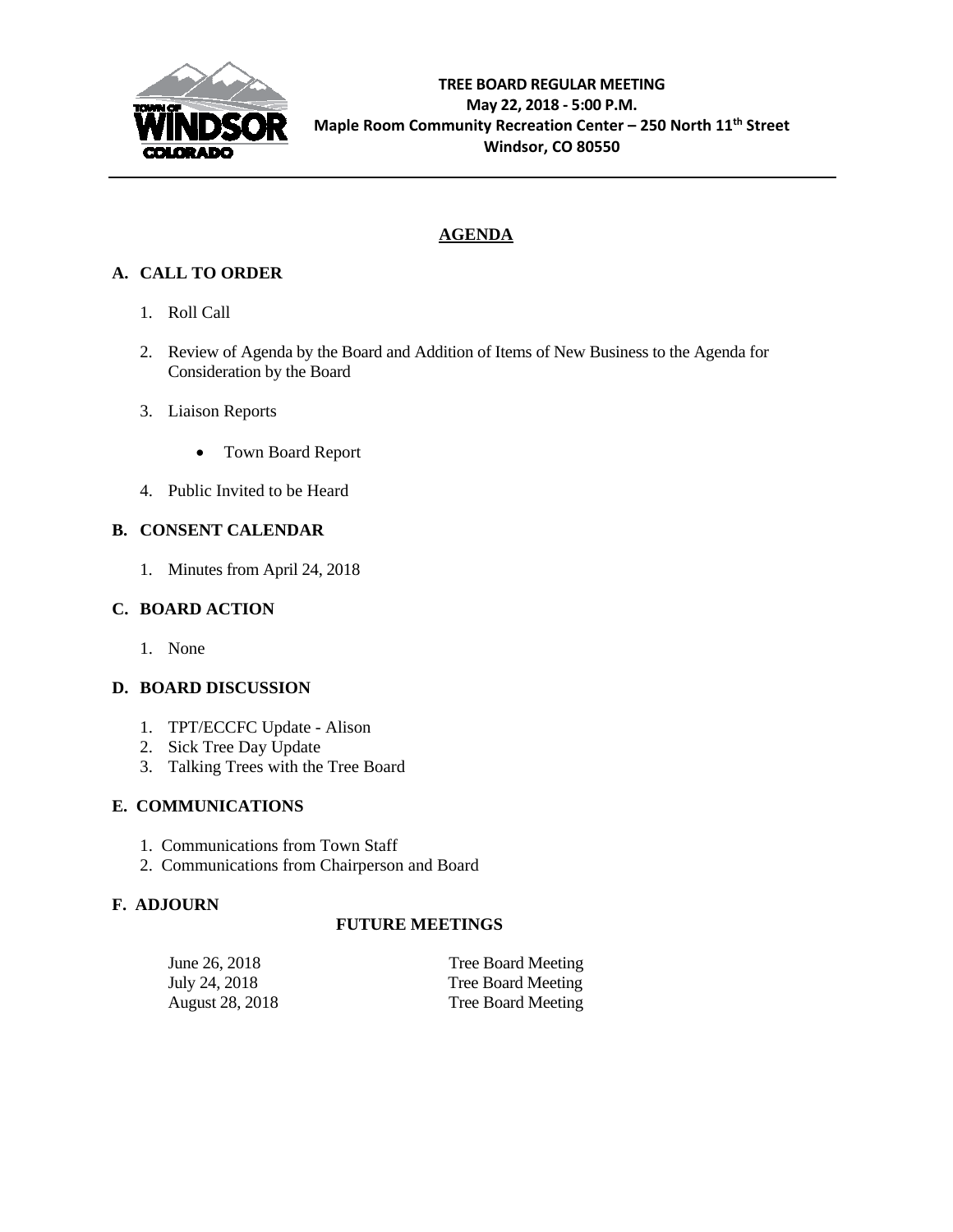

# **Minutes**

## **A. CALL TO ORDER**

Chair Alison O'Connor called the meeting to order at 5:04 pm

1. Roll Call

 Bill Monroe Mary Monroe Sue Bielawski Alison O'Connor Rebekah Wilson Wendy Ball

| Also Present: | Town Board Liaison      | Ivan Adams         |
|---------------|-------------------------|--------------------|
|               | Director of PR&C        | <b>Eric Lucas</b>  |
|               | <b>Town Forester</b>    | Ken Kawamura       |
|               | <b>Manager of Parks</b> | <b>Bob Worthen</b> |

2. Review of Agenda by the Board and Addition of Items of New Business to the Agenda for Consideration by the Board

Modify the June 26, 2018 Tree Board Meeting to Sick Tree Day

### **Ms. Monroe moved to approve the Agenda. Ms. Bielawski seconded the motion. All members present voted Aye. Motion carried.**

### 3. Liaison Reports

Town Board Liaison Mr. Adams:

- Ivan thanked the Board for their community engagement and support to Windsor.
- He said the Mill rebuilding is going forward and they are still on clean-up stages.
- Raindance subdivision is building roads and basements for homes. There is also a lot slated a for a new high school, middle school, parks and football field.
- The Rocky Mountain Sports Park has reached collaboration and is currently installing sewer lines. A portion of the park has been annexed at County Road 76.
- 4. Public Invited to be Heard No Report/Hearings
- 5. Introduction Bob Worthen, Manager of Parks
	- Bob has been with Windsor for a couple of months and has 32 years of experience in City government.
	- This position was split between Parks and Open Space/Trails (Wade Willis).

### **B. CONSENT CALENDAR**

1. None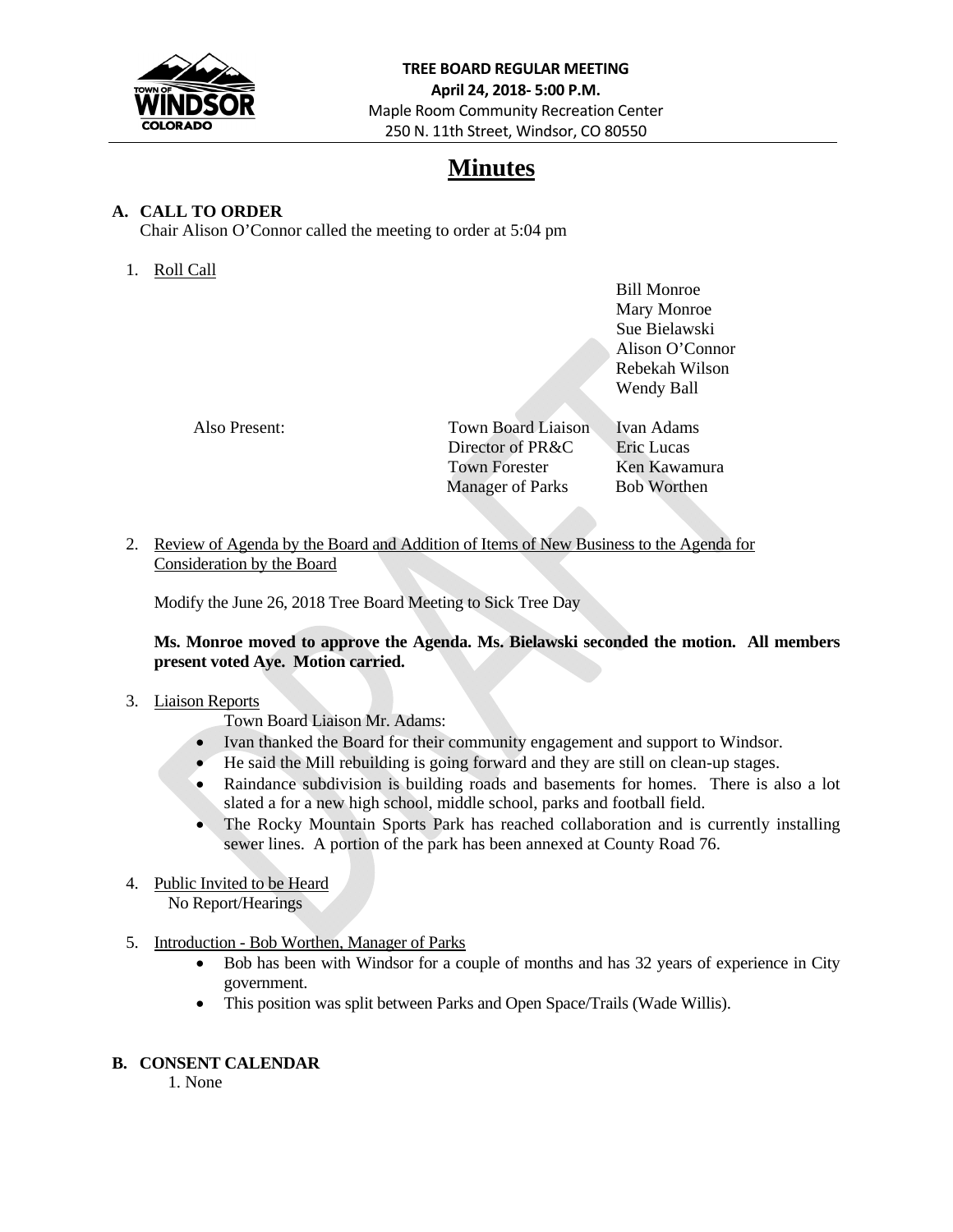#### **C. BOARD ACTION**

1. None

### **D. BOARD DISCUSSION**

- 1. Summary Main Park Audit
	- Things went great; see supplemental attachment for the final assessment.
- 2. Quarterly Goal Update
	- There was a discussion on a fee-based class.
	- Some thoughts were going to HOAs or homeowners on proper tree planting.
	- Additional talks at the library were held May 1 with 18 in attendance; future talks include "Ask the Experts" on August 14, 2018 and "Xeriscape" on October 9, 2018.
- 3. Arbor Day Events Debrief
	- The Tree Board educated over 1,000 people between Grandview and Windsor Charter.
	- A silver linden and catalpa were planted on the schools grounds.
	- Twenty-two trees were planted in Main Park on April 21 in the rain and snow.
	- The Rotary donation totaled \$6000 and they also had 19 volunteers participate.
	- A total of 69 threes were sold at the tree sale.
	- 1,200 seedlings were given away to the school kids and public.
- 4. Eastern Colorado Community Forestry Conference/Tree People Towns Conference Update
	- All of the Board will be attending both Thursday, June 28 at The Ranch in Loveland and on Friday, June 29 at Main Park in Windsor.

#### **E. COMMUNICATIONS**

- 1. Communications from Town Staff
	- No Report
- 2. Communications from Chairperson and Board
	- No Report

#### **F. ADJOURN**

 **Ms. Bielawski moved to adjourn; Ms. Ball seconded the motion. All members voted aye. Motioned carried. Meeting was adjourned at 6:50 pm.** 

Submitted by:

Alison O'Connor, Tree Board Member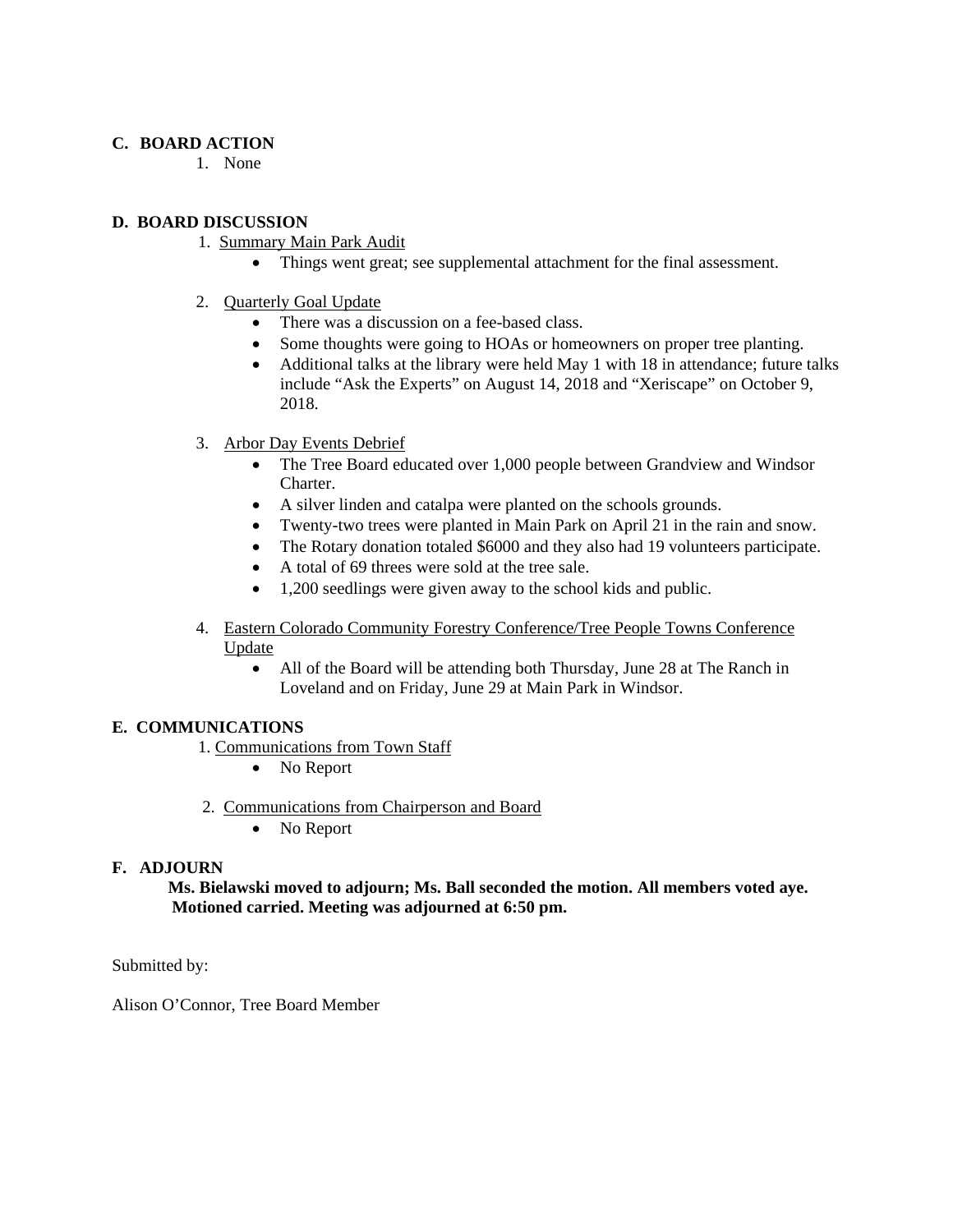

# **M E M O R A N D U M**

**Date:** May 22, 2018 **To:** Tree Board **From:** Ken Kawamura, Town Forester **Re:** ECCFC/TPT Conference Update **Item #:** D.1.

### **Background / Discussion:**

The Town of Windsor will host the Eastern Colorado Community Forestry Conference/ Trees People and Towns Conference. The event is put on by a regional forestry group from Colorado, Kansas, Nebraska, South Dakota, Wyoming and Region 2 of the USDA Forest Service. This is an opportunity to provide the Board an update on what has been planned and the role of the Tree Board at the event.

### **Financial Impact:**

\$3,000 Budgeted

## **Recommendation:**

Discussion only

### **Attachments:**

None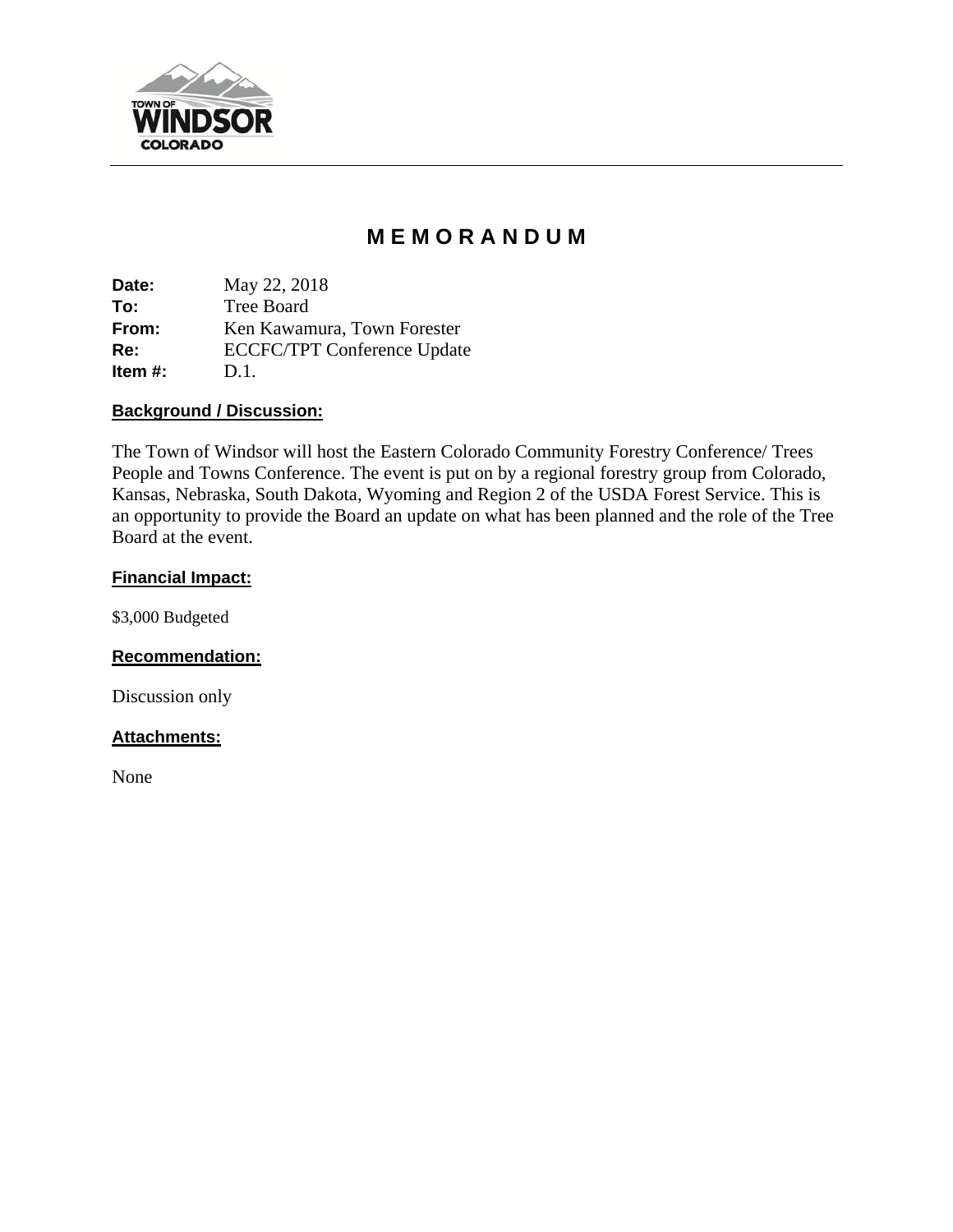

# **M E M O R A N D U M**

**Date:** May 22, 2018 **To:** Tree Board **From:** Ken Kawamura, Town Forester **Re:** Sick Tree Day Discussion **Item #:** D.2.

### **Background / Discussion:**

Sick tree day is scheduled for June 26, 2018 starting at 5:00 pm. We invited professionals from across the region to help evaluate tree health and provide recommendations to homeowners who schedule appointments in advance. This is a great opportunity to evaluate the condition of Windsor's urban forest and a great learning opportunity for everyone involved.

### **Financial Impact:**

Cost of dinner afterwards \$350 to \$400

## **Recommendation:**

For discussion only

## **Attachments:**

None